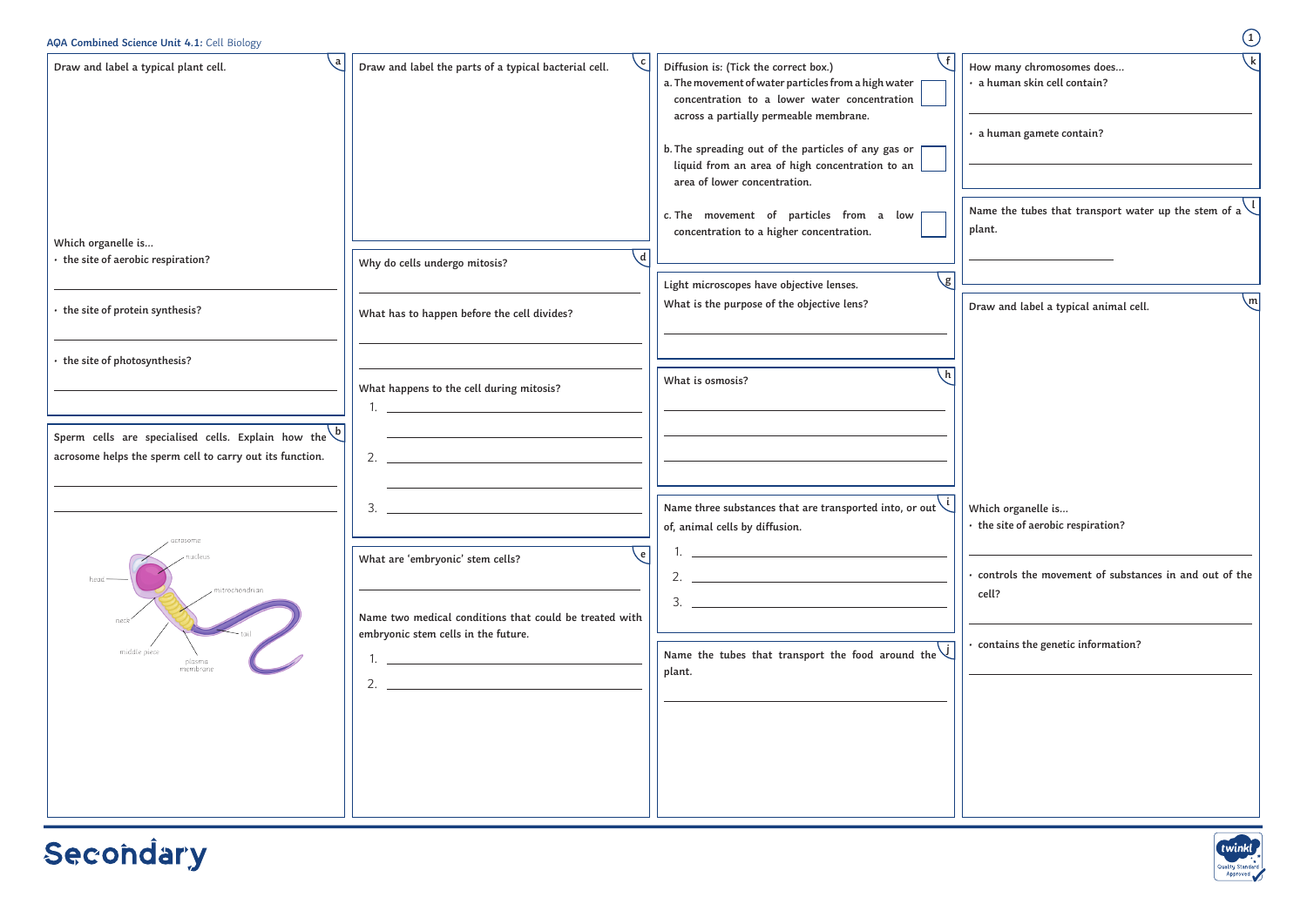| Root hair cells are specialised cells. Describe how the $\binom{n}{k}$<br>root hair cell is adapted to carry out its function. | Describe how active transport is used by the following:<br>1. plants<br>2. animals<br>Where in the body are adult stem cells found and how $\setminus$<br>do they differ from embryonic stem cells?                                                           | to their function.<br>2. $\frac{1}{2}$ $\frac{1}{2}$ $\frac{1}{2}$ $\frac{1}{2}$ $\frac{1}{2}$ $\frac{1}{2}$ $\frac{1}{2}$ $\frac{1}{2}$ $\frac{1}{2}$ $\frac{1}{2}$ $\frac{1}{2}$ $\frac{1}{2}$ $\frac{1}{2}$ $\frac{1}{2}$ $\frac{1}{2}$ $\frac{1}{2}$ $\frac{1}{2}$ $\frac{1}{2}$ $\frac{1}{2}$ $\frac{1}{2}$ $\frac{1}{2}$ $\frac{1}{2}$<br>3.<br>Why do some people object to embryonic stem cell $\frac{X}{X}$<br>research? |
|--------------------------------------------------------------------------------------------------------------------------------|---------------------------------------------------------------------------------------------------------------------------------------------------------------------------------------------------------------------------------------------------------------|-----------------------------------------------------------------------------------------------------------------------------------------------------------------------------------------------------------------------------------------------------------------------------------------------------------------------------------------------------------------------------------------------------------------------------------|
|                                                                                                                                |                                                                                                                                                                                                                                                               |                                                                                                                                                                                                                                                                                                                                                                                                                                   |
| How do prokaryotic cells differ from eukaryotic cells?                                                                         | Write each of the following numbers in standard form.<br>2500<br><u> The Communication of the Communication</u><br>0.003<br><u> 1980 - Jan Barbara Barat, prima populație de la provincia de la provincia de la provincia de la provincia de</u><br>4 200 000 | Which has a bigger surface area to volume ratio, an $\vee$<br>elephant or a mouse?                                                                                                                                                                                                                                                                                                                                                |
| Plants can be cloned from meristem cells. Give two $\sqrt{p}$<br>advantages of cloning plants.<br>2.                           | The unit centimetres is written as cm. What do each of $\sqrt{u}$<br>the following units represent?<br>mm:                                                                                                                                                    | The width of a cell is 0.025mm; under the microscope $\zeta$<br>it is 10mm.<br>What was the magnification?                                                                                                                                                                                                                                                                                                                        |
| Describe two ways in which active transport is different $\sqrt{q}$<br>to diffusion.<br>2.                                     | nm:<br>pm:<br>What is the equation for calculating the magnification $\vee$<br>of an image?                                                                                                                                                                   |                                                                                                                                                                                                                                                                                                                                                                                                                                   |
|                                                                                                                                |                                                                                                                                                                                                                                                               |                                                                                                                                                                                                                                                                                                                                                                                                                                   |

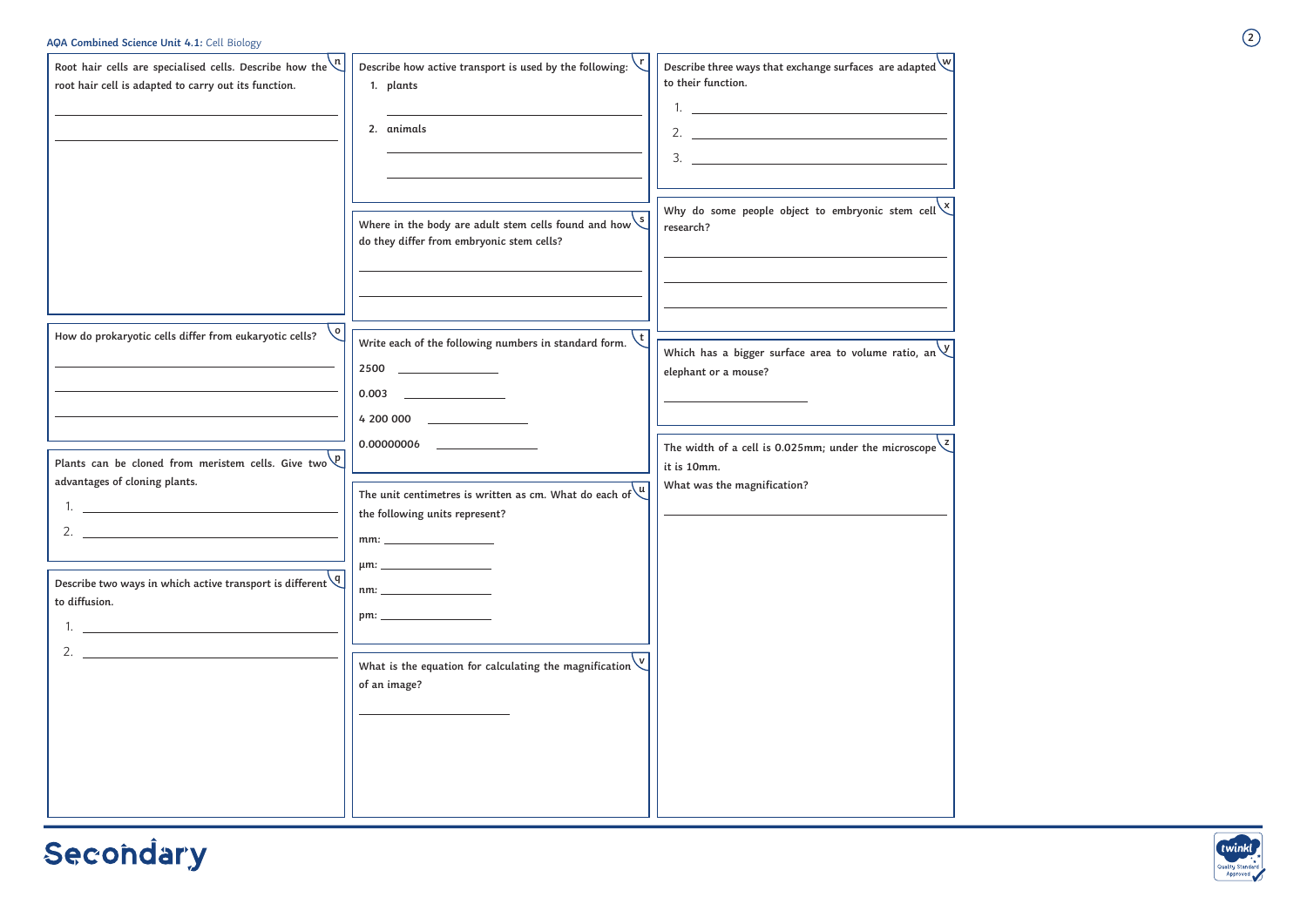